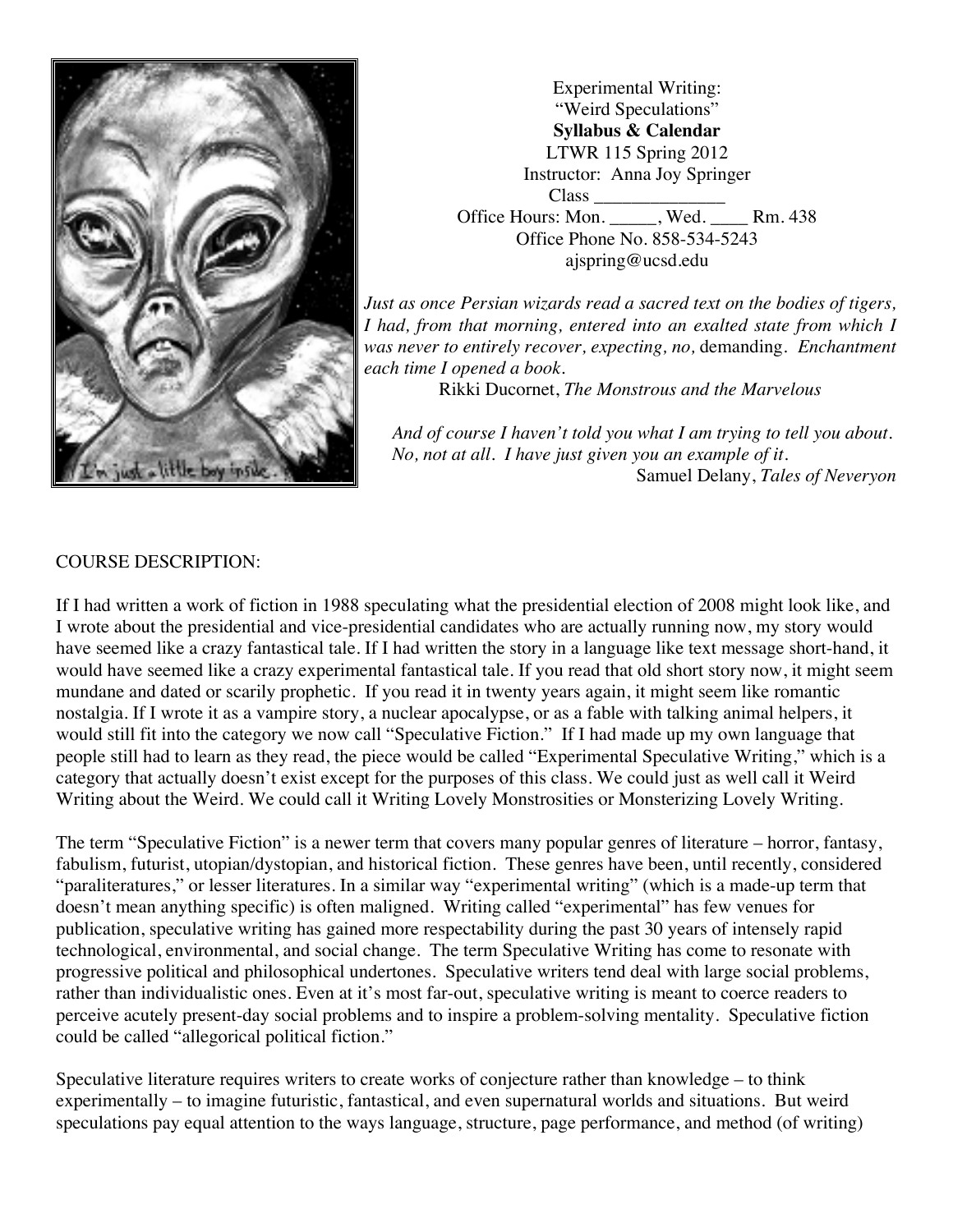Experimental Writing – Weird Speculations **Page 2** of 6

perform the ideas we're staging in our stories. While the books you'll read are written in prose form, you may also be reading and creating poetry, plays, and graphic texts.

Course Texts: *The Evolutionary Revolution* by Lily Hoang *The Descent of Alette* by Alice Notley *Event Factory* by Renee Gladman *Riddley Walker* by Russell Hoban *The Tragical Comedy or Comical Tragedy of Mr. Punch* by Neil Gaiman and Dave McKean

#### **GRADING:**

### **Writing To Turn In :**

**Responses to readings 40% of Grade (5 pts. each; worth 2 points if late):** Each week of the quarter you must complete an artistic or critical Response to the readings. To be accepted, they must come in during the week we are discussing the particular text. Please know that I will accept no more than two of these in a given week, so if you're late on more than one, your grade will be drastically reduced. You must do at least 2 of each type.

**Literary Artistic Responses** During the first part of the quarter, you have the option of turning in **literary writing** in response to the course texts. These are short **2-3 page** works that allow you to experiment based on an experiment you think the writer of a course text is conducting or based on the theories and comments of the accompanying essays. At the end of this piece please describe in a couple sentences your own experiment and how it relates to the formal or thought experiment you think the author of the published work was conducting.

#### **OR**

**Critical Responses.** You may also write a response to the week's literature and corresponding essay. Here I am looking to see that you **comprehend** the critical work and the literary work (you should look them up online or in the library to get a sense of context and thoughts about the works rather than just going on opinion and first impressions. Please also discuss how you might apply these understandings to your own writing experiments. Again, 2-3 pps.

#### WHAT TO CONSIDER BEFORE YOUR ARTISTIC RESPONS AND TO INCLUDE IN THE CRITICAL RESPONSE.

- 1. **SUMMARY**: Summarize the plot or story or sequence of ideas describe succinctly who, what, when, where, and why, so that someone who hasn't read the story sort of gets what's going on within the world of the piece. AND/OR - **Please describe one or two main points of the essay you're discussing in relation to a course text.**
- 2. **STYLE**: Describe the delivery of the piece, its style, voice, rhythm, genre, literary devices, architecture, figurative language, relationship to literary schools, etc. Describe also anything you discover in researching it about why its style or use of literary artistic techniques are the way they are. What format does it take, what's its narrative structure or poetic form, what sorts of diction and syntax does it deploy, are there lots of visual details or is it mostly blind ideas, etc. Just give a summary of what you notice about its style and structural aspects right away, and then what you understood after letting the piece sit with you for awhile and reading about it.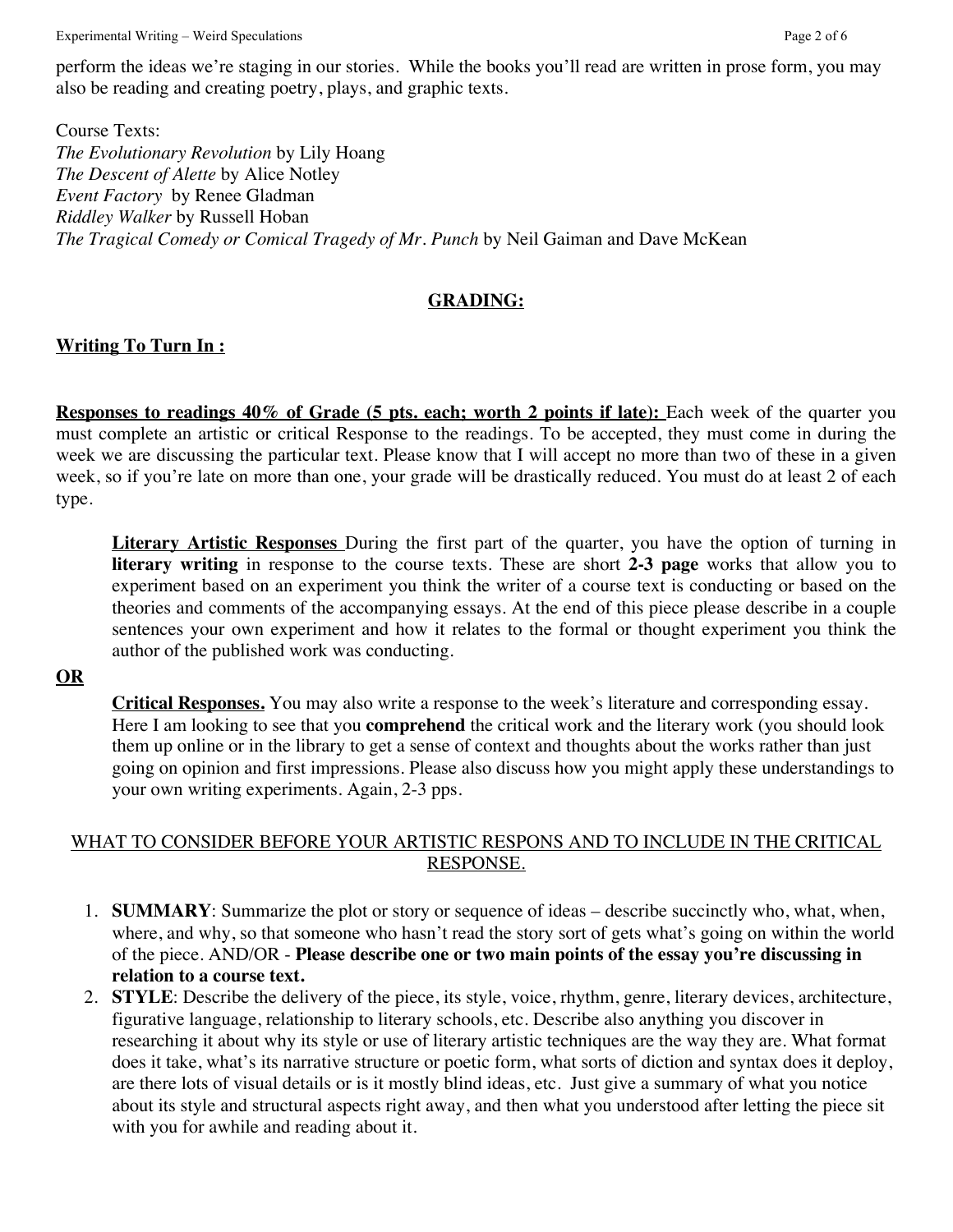- 3. **MEANING:** Say what you think is the heart of the piece a MAGIC IDEA or THE PHILOSOPHY or THE INNEFABLE TRUTH or THE BIG QUESTION or, if you must, "THE THEME" or "THESIS" what the piece says or asks about the world outside of the piece (about people, about literature, about thinking, about being, about story, about science, about justice, about war, about love) – you get what I mean.
- 4. Home in on a.) **one aspect** of the STYLE and b.) one aspect of the STORY to support your theory about what the MEANING of the piece is. Everyone may come up with different "meanings," and these have nothing to do with authorial intention – they have to do with reader analysis.
- 5. Please also describe the relationship between a point in the corresponding essay and the aspect of the literature that interests you. You may agree, disagree, have different ideas, but please ground your arguments in the text and, if necessary for you to understand the text, outside research. You may also or instead discuss both works in relation to something you are writing, want to write, or have already written.

**Reading Quizzes – 20%** Four 5-point quizzes asking general information about the books and essays to help you stay on top of reading assignments.

**Final Project – 10%** A collection of 3 of your favorite prompts with an introduction on the kinds of experiments and speculations you are making with your writing at this time, and why. You must compare your work to the experiments made by authors we have read, including those in your peer group, plus theoretical concerns of essayists.

**Interaction & Attendance – 30% of your final grade – This category can make the difference between an A- & C+ grade.** Points given for preparation and thoughtful comment on course texts and peer projects in small group. I will collect comments from peer group members on the kind of feedback you give and the depth of your analysis and generosity with your group's work. Points reduced for lack of preparation or editorial advicegiving in Project Attention. Even if you are shy, please be willing to share your thoughts in class, and if you are garrulous, please be sensitive so that everyone gets the opportunity to interact.

Also, because this course relies heavily on student-run presentations and peer interaction, **if you miss more than TWO classes, for any reason at all**, **you will not receive a passing grade**.

### CALENDAR

### **Week 1. Weird Tales**

4/2 – Introduction, syllabus, Read instructions on Project Attention – discuss do we read Project Attention Piece before or just read them in group, oldschool workshop style.

\*Read *Mr. Punch* by Neil Gaiman and Dave McKean; come up with potential prompts. Discuss Mr. Punch – childhood memory, trauma writing as fantastical writing.

**Homework** (you do this to prep for Week 2. Homework is always to be done in preparation for following Monday).

\*Read "Art as Technique" by Viktor Shklovsky: http://www.vahidnab.com/defam.htm

\*Read first half of *Riddley Walker* by Russel Hobin

**Defamilliarization Artistic Prompt #1**: Considering *Mr. Punch* and ostreneneye or defamiliarization as described by Shklovsky in "Art as Technique," create a piece of literature about a moment of betrayal or unpleasant awakening using techniques of defamiliarization – either through allegory or a skewing of the language or pacing, etc.

### **Week 2.** A Better Wor(l)d?

 4/9 – Talk Shklovsky "Art as Technique" and Modernist Avant Garde Project; Read Prompts; Determine Project Attention small groups and dates. Describe palimpsest.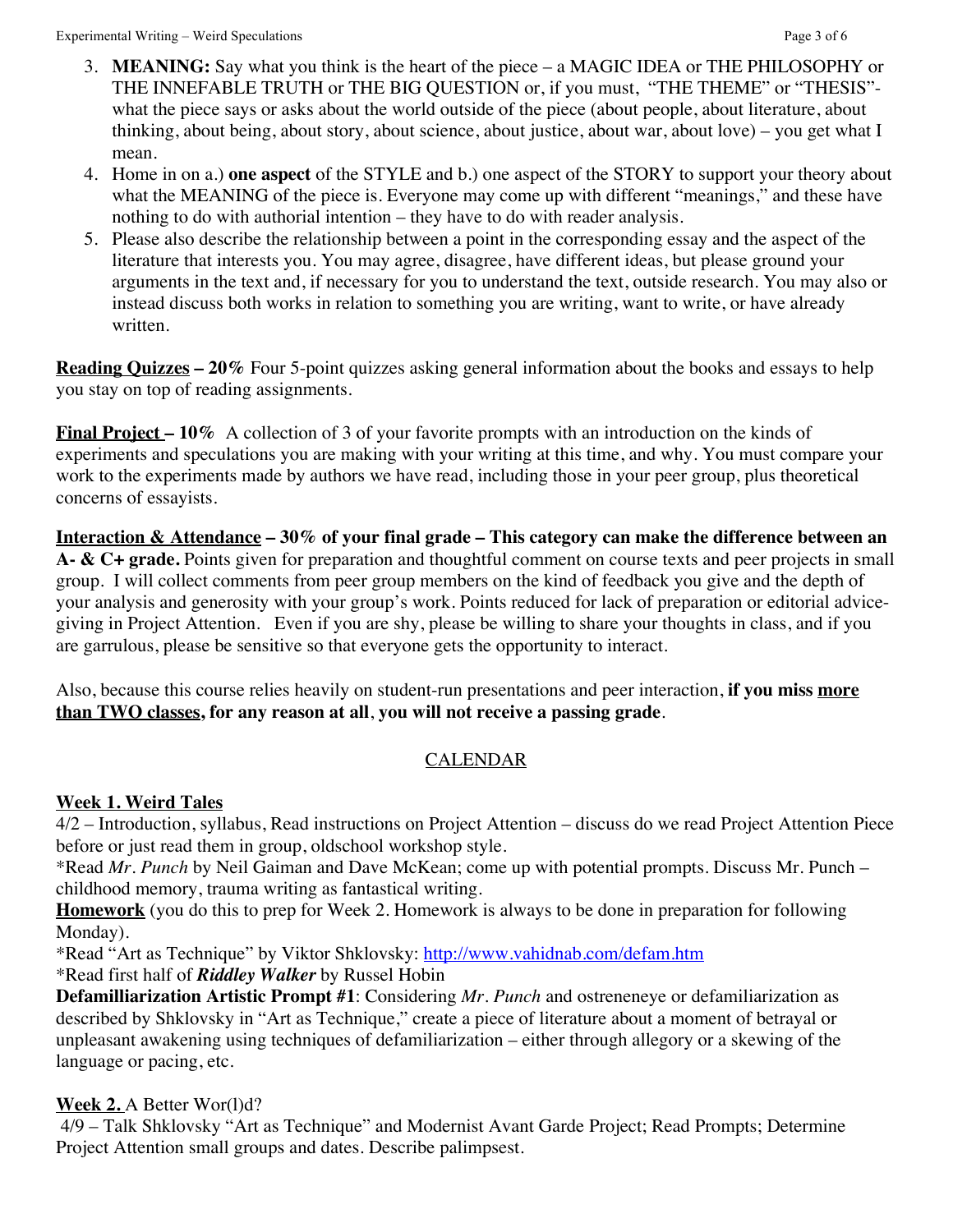#### Homework

#### \*Finish reading *Riddley Walker*

\***Read:** The St. Eustace Legend as Palimpsest in Hoban's "Riddley Walker"Author(s): Martin L. WarrenReviewed work(s):Source: Science Fiction Studies, Vol. 34, No. 1 (Mar., 2007), pp. 158-163Published by: SF-TH Inc; Stable URL: http://www.jstor.org/stable/4241511

**Riddley Walker Artistic Prompt #1**: Write a very short piece in an English-related language that a group from a future or parallel world speaks in, but make it legible to us now – the language should evolve from the circumstances and the concerns of the people – can be use a form of slang or dialect from a subculture from a different world. If you use TextMessage language, make sure to really go out on a limb rather than using LOL, etc.

\***Riddley Walker Prompt #2**: Find legend – Legend of King Arthur; Legend of Billy the Kid; Legend of Joan of Arc. Buddha. President Nixon, someone like that. Make Palimpsest. Misinterpret and skew it to fit current narrative needs/ideas. Over write it again to tell the newly sense-making story, within a context.

#### **Week 3. Puppet Show Analysis**

4/16 Riddley Walker and palimpsest discussion with readings of Riddley Walker prompts. Get in Small Groups A-E – determine how to get work to each other in advance or to just bring copies to next class. Discuss Project Attention vs. conventional workshop methodology.

#### Homework

#### \*Begin to read *The Descent of Alette* by Alice Notley

\*Read Essay "The Laugh of the Medusa" by Helene Cixous – take notes and look this one up online for guidance, bc it's dated, and of its time, but still interesting – you need to be able to read it through a historical lens, but also perhaps apply some of its concepts to state of writing today.

\***Reading Response - Literary Prompt**: Create a literary arts prompt based on Cixous' call to "write the body". What is the body, now that we can communicate with people on the other side of the world at any time? What is the body, now that we can alter the appearance of our gender or age? How do you know where the body ends and the rest of the world begins? What literary experience can you create that will give you or your reader an experience of the "voice" of the body? What's the difference between "The Body" and your actual body? Or, as always, you may choose to do a more essay-like critical response.

#### **Week 4. Body and Breath**

4/23 – Writing the body: Discuss "Laugh of the Medusa" by reading and discussing reading responses. Body, breath, and Metta writing exercise. Project Attention Small Groups – AJ with **A Group**. Homework

\*Finish reading *The Descent of Alette*

*\**Read Review: Alice Notley's Epic Entry: "An Ecstasy of Finding Another Way of Being"Author(s): Susan McCabeReviewed work(s):Source: The Antioch Review, Vol. 56, No. 3 – on JSTOR

\***Descent of Alette Prompt** - Myths of rebirth – find a myth of death and rebirth. Rewrite it using some sort of punctuation or other coding device to indicate breath, rhythm, pacing, spacing, or some other temporal-spatial architecture.

\***Alternative Descent of Alette Prompt**– Experimental Memoir - mythologize a time you pretty much died and went to hell (in your heart or spirit or mind) in order to get stronger or learn compassion – 1-3 pages. Now,

rewrite by **doing some new grammatical or punctuation tactic or syntatctical experiment that dramatizes the utter hellishness of this experience**. It could end up being a list. Or a page of punctuation. Describe, at the end your experiment and its relationship to this week's texts.

#### **Week 5. Myths of Descent**

4/30 Discuss *Descent of Alette*. Project Attention Small Groups – AJ with **B Group**. Homework

\*Read essay by Margaret Atwood "Dire Cartographies" – on TED